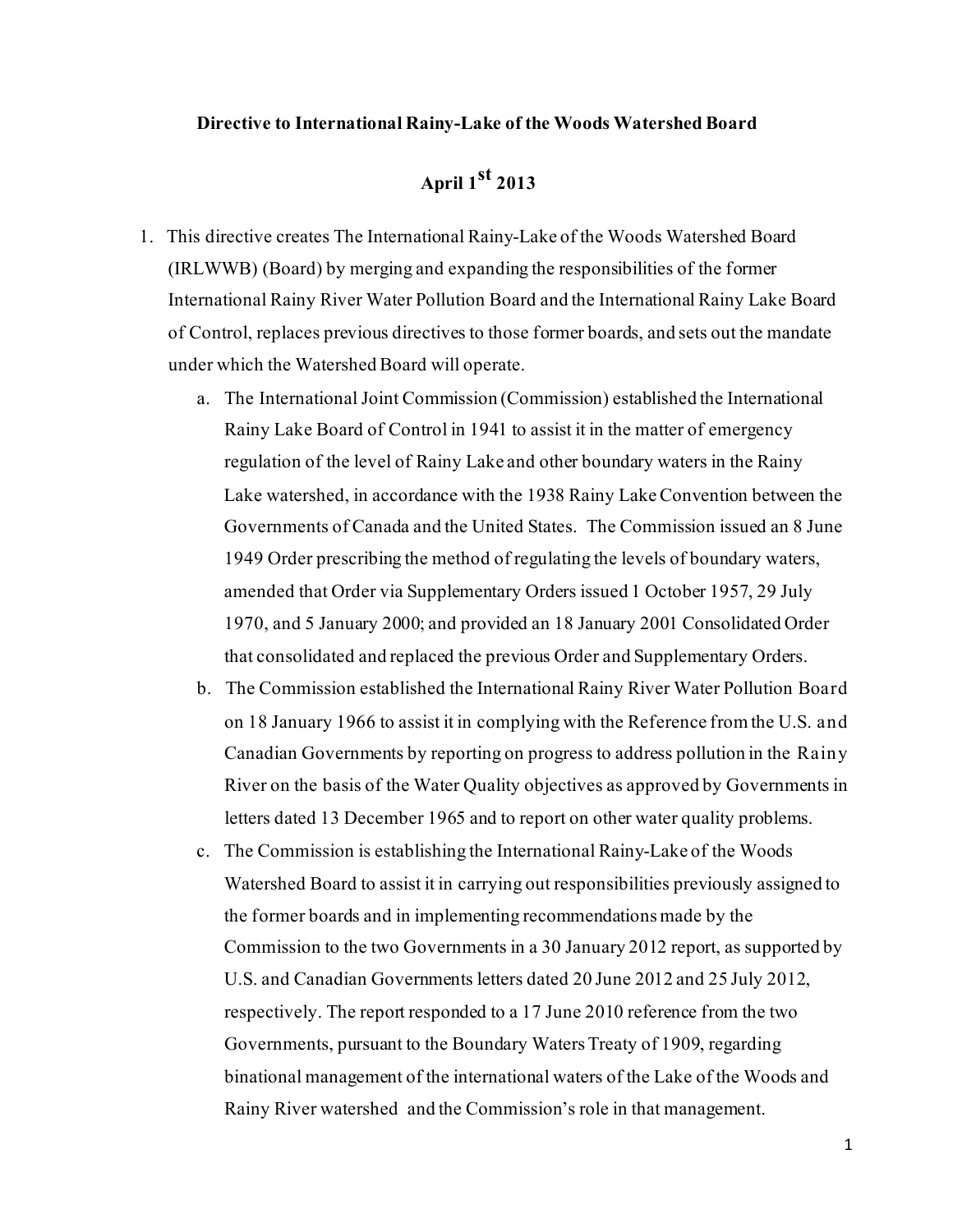2. The Board's mandate is to ensure compliance with the Commission's Order pursuant to the Rainy Lake Convention, to monitor and report on the ecological health of the Lake of the Woods and Rainy Lake boundary waters aquatic ecosystem, including water quality, and to assist the Commission in preventing and resolving disputes regarding the boundary waters of the Lake of the Woods and Rainy River watershed. The Board shall

accomplish its mandate by exploring and encouraging the development of local and regional capacity to prevent and solve problems locally, applying the best available science and knowledge, and maintaining an awareness of the needs, expectations and capabilities of residents of the Lake of the Woods and Rainy River watershed.

3. The Board may establish committees and working groups as may be required to fulfill its responsibilities in a knowledgeable and effective manner. Members may not necessarily be Watershed Board members, but may be drawn from the

Community Advisory Group (CAG) or Industry Advisory Group (IAG) $^{\rm l}$  or other members of the larger community. The Commission shall be kept informed of the duties and composition of any committee or working group.

4. The Board's duties shall be

to:

- a. Recommend, as appropriate, water quality and/or aquatic ecosystemhealth objectives for the boundary waters of the Lake of the Woods and Rainy River watershed $^2$  and maintain continuous surveillance over the quality of water and health of the Lake of the Woods and Rainy River boundary waters aquatic ecosystem, with particular focus on priority issues within the basin such as water quality, alien aquatic invasive species, climate change indicator and adaptation, and ground and surface water contamination, as identified by the International Lake of the Woods and Rainy River Watershed Task Force's Study.
	- i. Continue to carry out evaluations and assessments from time to time as the Board considers necessary or desirable to ascertain the extent to which existing water quality objectives, such as approved by the **Governments**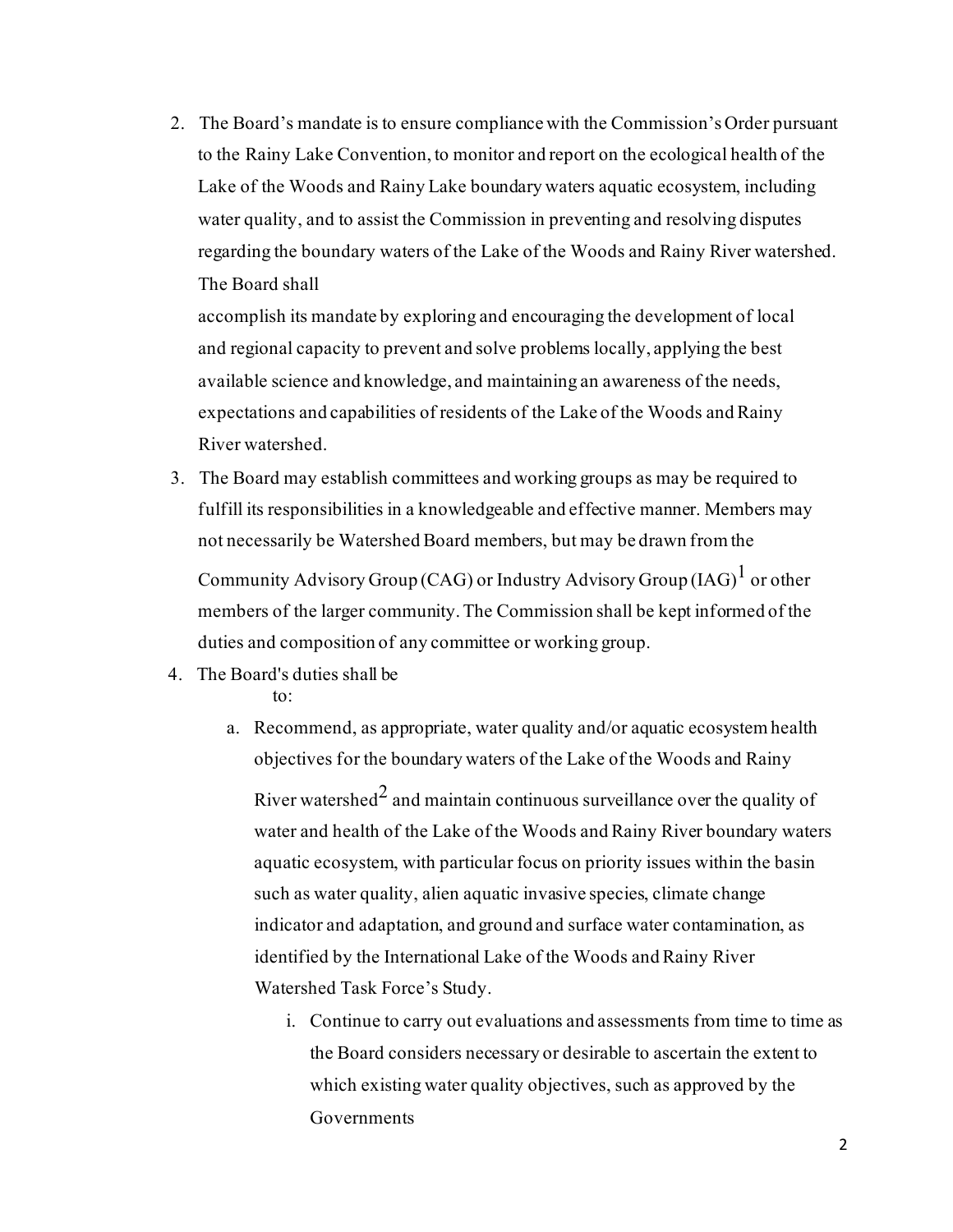for the Rainy River in 1965, are being met.

- ii. Notify the Commission of instances where existing water quality objectives are not being met and of actions being taken by those responsible forsources of pollution and by the regulatory agencies to meet these water quality objectives.
- iii. Review boundary waters water quality and aquatic ecosystem health from time to time and recommend to the Commission such amendments and additions to water quality or aquatic ecosystem health objectives as might be appropriate. At minimum, within one year after completion of, or updates to, major water studies and plans, review existing objectives and present a report to the Commission recommending whether or not to establish new or adjusted objectives, and any such objectives and their levels, so the Commission can consider bringing them forward to Governments for approval. One example of a major water study or plan is a binational comprehensive basin water management plan for Lake of the Woods and Rainy River watershed, which could have subsequent major updates, anticipated each decade.
- b. Select, determine, establish, and report on water quality and/or aquatic ecosystem health alert levels within the waters of the Lake of the Woods and Rainy River watershed in order to identify potential problems for boundary waters for which water quality objectives have not been established, with particular focus on priority issues within the basin such as water quality, alien aquatic invasive species, climate change indicators and adaptation, and ground and surface water contamination<sup>3</sup>.
	- i. Continue to identify water quality problems on the Rainy River through a process based on comparisons of monitoring data with alert levels selected by the Board as the most stringent water quality guidelines being used by local, state, provincial or federal agencies for such pollutants.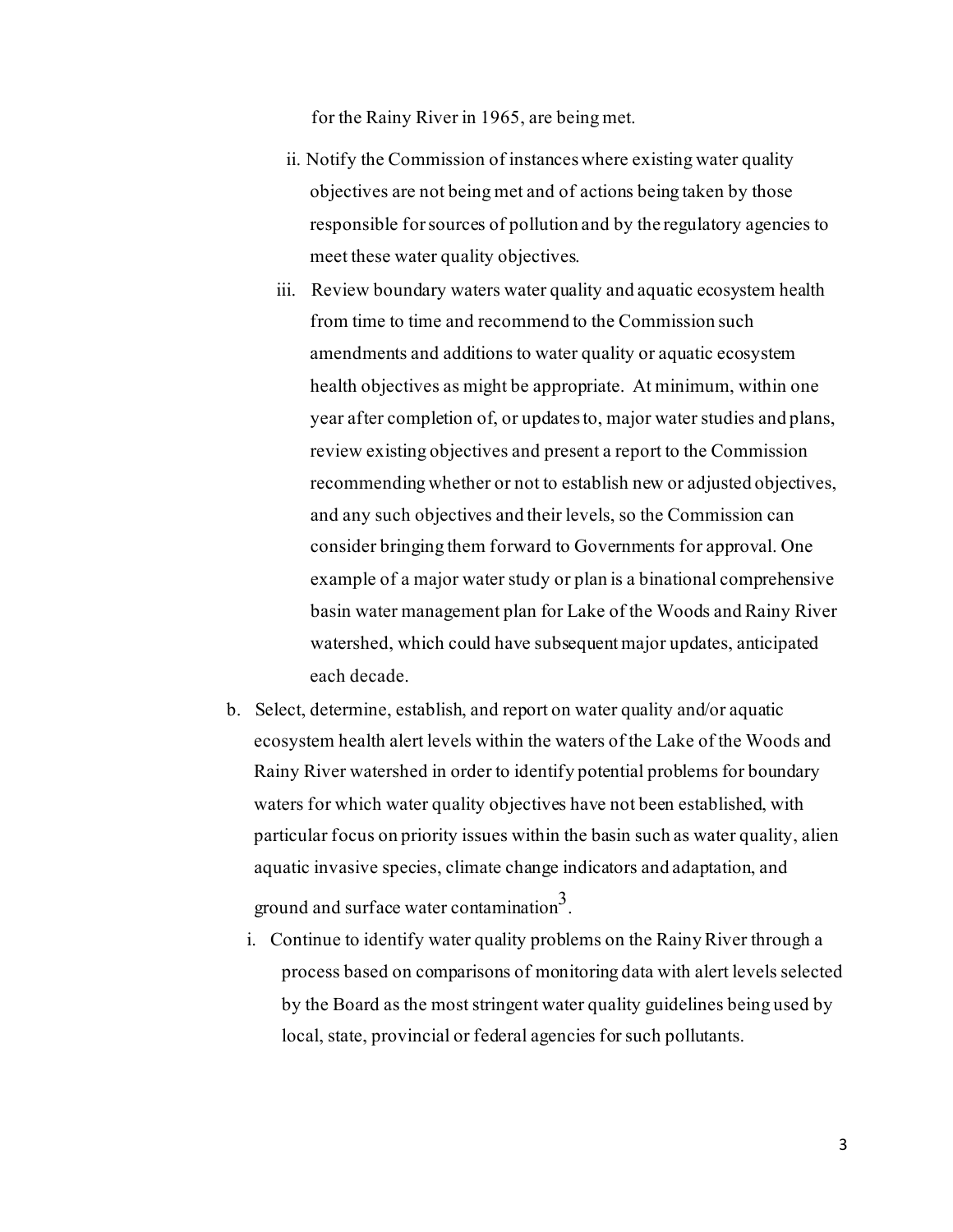- ii. Establish alert levels for biological, physical and chemical constituents the Board deems important within the Lake of the Woods and Rainy River watershed.
- iii. Thereafter, report annually to the Commission on alert levels, exceedences and implications, actions being taken by those responsible for drivers of exceedences, if any, and actions being taken by regulatory agencies, if appropriate.
- iv. Review alert levels from time to time and make such amendments and additions as might be appropriate.
- c. Ensure compliance with the terms of the Order in the matter of emergency regulation of Rainy Lake and other boundary waters in the Rainy Lake watershed, and act as technical adviser to the Commission on this matter. The Board shall delegate its authority in this paragraph to a Rainy and Namakan Lake Water Levels Committee, (Water Levels Committee) which acts independently of the Board, while keeping it informed. The Commission shall appoint as Chairs of the Water Levels Committee, the Chairs of the International Lake of the Woods Control Board (ILWCB). The ILWCB was established by the Lake of the Woods Convention and Protocol of 1925, and its members are appointed by their respective governments.The Commission shall appoint two additional members from the U.S. and Canada residing near the affected boundary waters. Committee chairs may appoint Engineering Advisors to assist them in their duties.
	- i. Whenever, in the opinion of the Water Levels Committee, the terms of the Order are not being complied with, the Water Levels Committee shall so inform dam owners and operators and make such recommendations as it considers appropriate. At the earliest opportunity, the Water Levels Committee shall report to the Commission directly such apparent lack of compliance with the Order, the circumstances under which it occurred, the action taken by the Board, and the action, if any, taken by or on behalf of the dam owners and operators and inform the Board through the Board Co-chairs.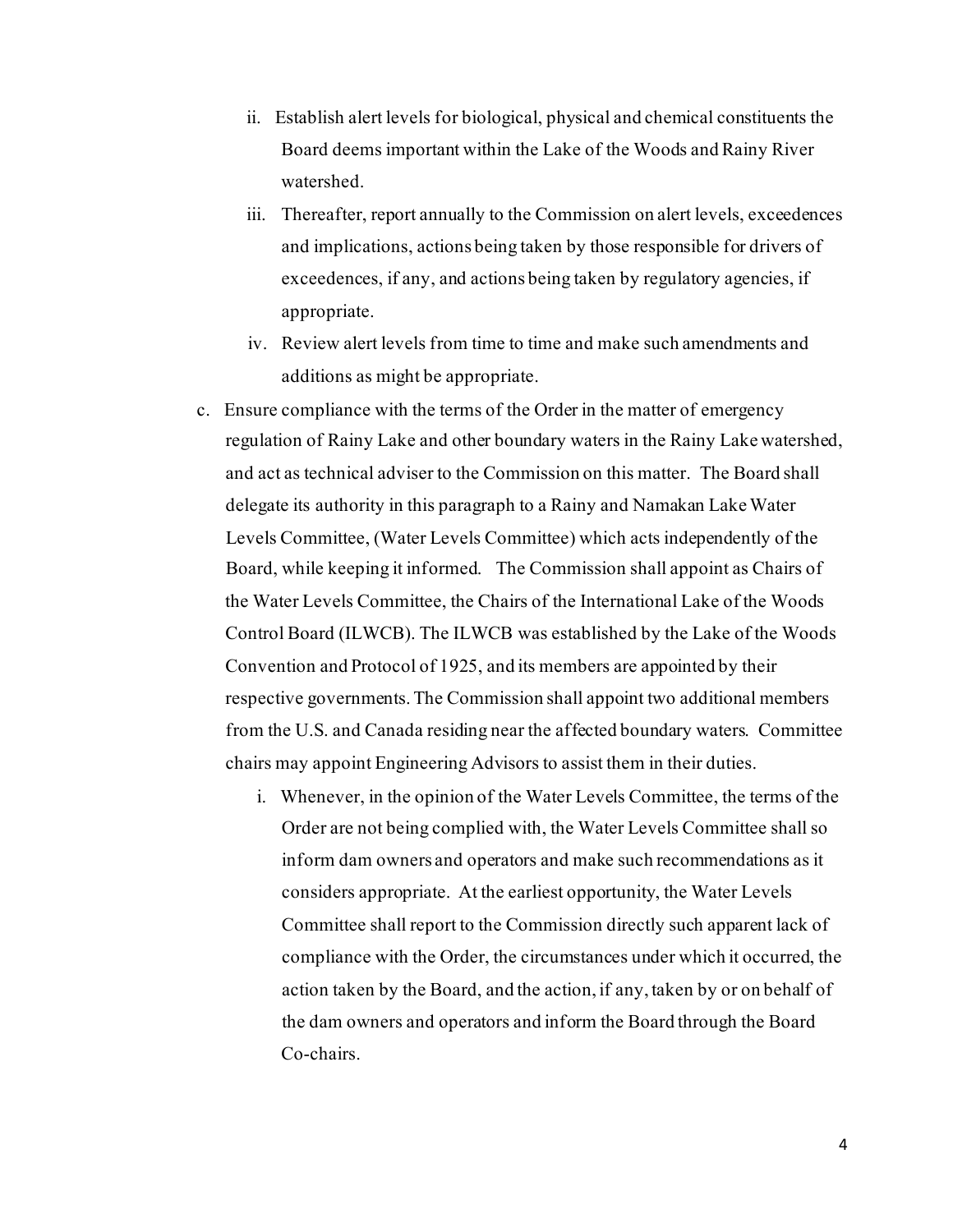- ii. Notwithstanding the provisions of the Order, the Water Levels Committee may, on behalf of the Commission:
	- 1. authorize the reduction of the outflow from Rainy Lake for periods of up to ten days if necessary to raise the headpond level at International Falls-Fort Frances to ensure an adequate water supply for plant fire protection purposes or to permit the passage of watercraft from the headpond to Rainy Lake, provided the outflow shall not be less than the flows prescribed in paragraph numbered 2(c) of the Order, and
	- 2. authorize the reduction of the outflow from Rainy Lake and/or Namakan Lake for periods of up to ten days if necessary to meet emergency conditions such as machinery breakdowns at the Kettle Falls or International Falls-Fort Frances dams, fires or other accidents, provided the outflow shall not be less than the flows prescribed respectively in paragraphs numbered 1(c) and 2(c) of the Order.
- iii. When the Water Levels Committee has taken action pursuant to subparagraph (ii) above, the Committee Co-chairs shall inform the Commission forthwith and as soon as practicable thereafter shall forward a written report to the Commission, describing the circumstances in which such action was taken. The report shall be posted on the IJC website followingCommission approval.
- iv. When, in the opinion of the Water Levels Committee, conditions other than those indicated in subparagraph (ii) above, either exist or are likely to occur, which make it advisable to deviate temporarily from the strict application of the Order, the Board Co-chairs shall refer the matter to the Commission by the fastest practicable means, together with the Water Levels Committee's recommendation; the Commission will inform the Water Levels Committee of its decision as expeditiously as possible.
- v. The Water Levels Committee shall operate by consensus. In the event of any disagreement among the members of the Committee which they are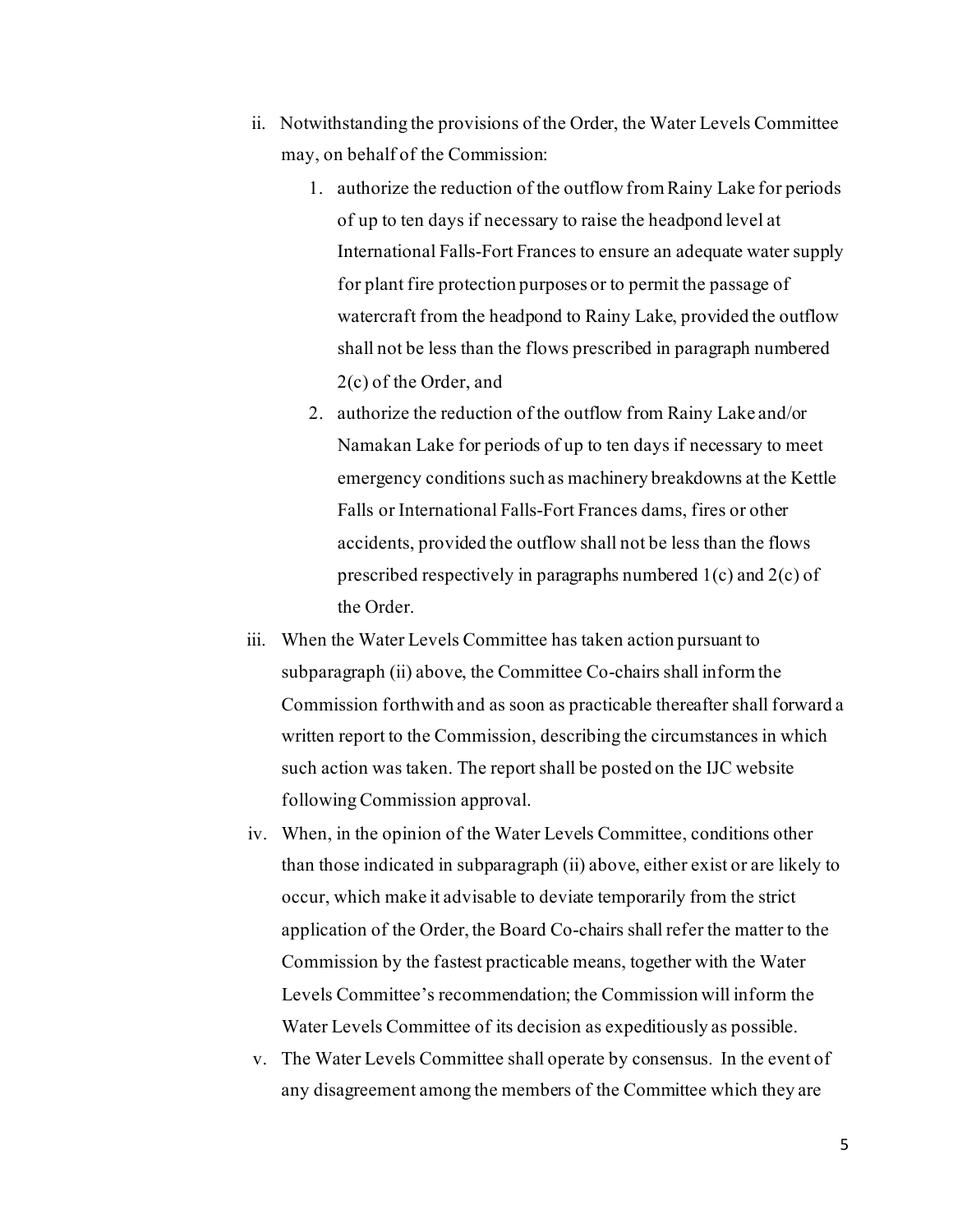unable to resolve, the co-Chairs shall refer the matter forthwith to the Commission for decision.

- vi. The Water Levels Committee shall meet face-to-face with the operators of the dam at International Falls-Fort Frances annually to discuss water level issues that have occurred during the previous year and keep the Board informed of important issues discussed at the meeting.
- d. Keep the Commission informed of boundary waters aquatic conditions and plans, policies, and developments, actual or anticipated, which have the potential to affect the quantity and quality of the water and the health of the Lake of the Woods and Rainy River watershed boundary waters aquatic ecosystem.
- e. Maintain awareness of basin-wide developments and conditions which might affect water quantity and quality and ecosystemhealth, and the people living within the Lake of the Woods and Rainy River watershed, and recommend appropriate strategies to the Commission, if appropriate.
- f. Coordinate activities with appropriate agencies and institutions as may be needed or desirable, including inter-agency working groups and other research groups conducting sound science within the watershed, and consider designating specific Board members to liaise with specific groups where useful.
- g. Establish and maintain a Community Advisory Group (CAG) for the purpose of keeping the Board aware of any water resource management issues that may arise in the basin and providing feedback and input to the Board's products and processes, such as the Board's work plan. The Board shall appoint members to the CAG with a roughly equal number of Canadian/US Members with representation distributed throughout the basin and to reflect the diverse nature of the environment in which the Board operates. Membership shall typically be for a three-year term with possible extensions for additional terms. The Board shall appoint two co-chairs from among the public Board members, one from each country for a three-year rotating term. The CAG co-chairs shall be responsible for ensuring that all CAG members remain informed of issues and inquiries provided to the CAG for consideration and that Board co-chairs remain informed of the group's efforts and discussions. Board Secretaries shall provide logistical support to the CAG co-chairs as determined appropriate by the Board co-chairs in consultation with the CAG co-chairs. The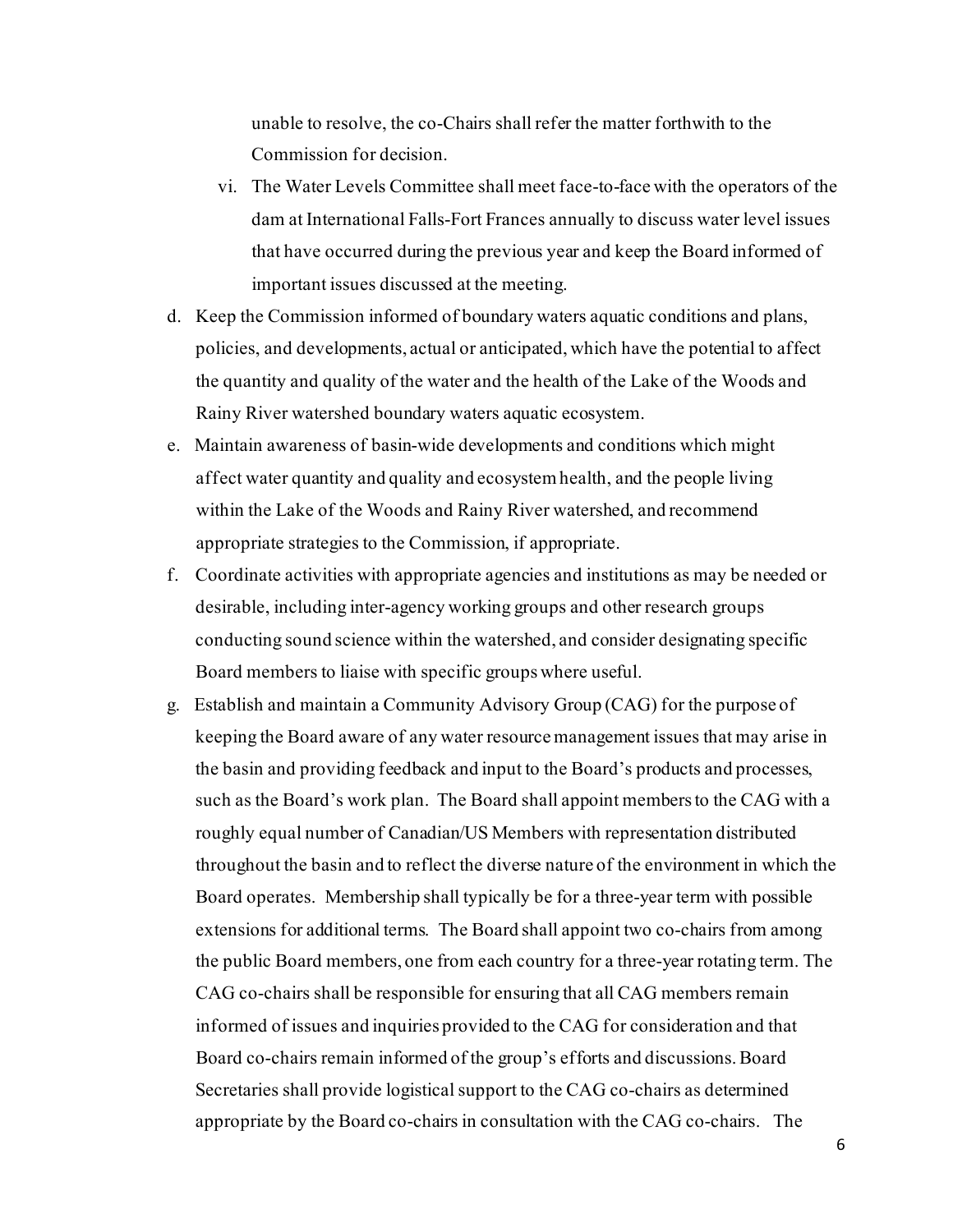CAG membership includes the public members of the Board as well as the Board representatives from First Nations, Métis, and Tribes. The Board is not allowed to dismiss any members of the CAG prior to the end of their terms. Any membership to the CAG can be terminated by the Commission at any time.

- h. Establish and maintain an Industry Advisory Group (IAG) for the purpose of making the Board aware of industries' perspectives. Members shall reflect the range of industrial interests in the basin, such as hydroelectric power, paper production, agriculture, forestry, fisheries,mining, recreation and tourism. The Board shall appoint members after confirming willingness and interest to serve. The IAG co-chairs shall be drawn from the membership of the Board. The IAG co-chairs shall be responsible for ensuring that all IAG members remain informed of issues and inquiries provided to the IAG for consideration and that Board cochairs remain informed of the group's efforts and discussions. The Board is not allowed to dismiss any members of the IAG prior to the end of their terms. Any membership to the IAG may be terminated by the Commission at any time.
- i. Board Secretaries shall provide logistical support to the IAG co-chairs as determined appropriate by the Board co-chairs in consultation with the IAG cochairs.
- j. The Board shall organize a joint meeting of the Board with the CAG and IAG once a year. This may be a joint meeting of the Board, CAG and IAG or the Board may hold separate meetings with the CAG and with the IAG.
- k. Involve the public in the work of the Board; facilitate provision of timely and pertinent information on Board activities within the watershed in the most appropriate manner including electronic means, such as the Board's page on the Commission website. Meet publically at least once a year with invitations to First Nations, Métis, and Native Americans and all water users groups and stakeholders to seek advice and hear concerns, such as on a binational comprehensive basin water management plan or other issues. Locations of such meetings shall be moved around the basin, generally alternating between locations in Canada and the United States. To facilitate coordination and efficiency, the Board shall consider others' meetings when establishing its own face-to-face meetings.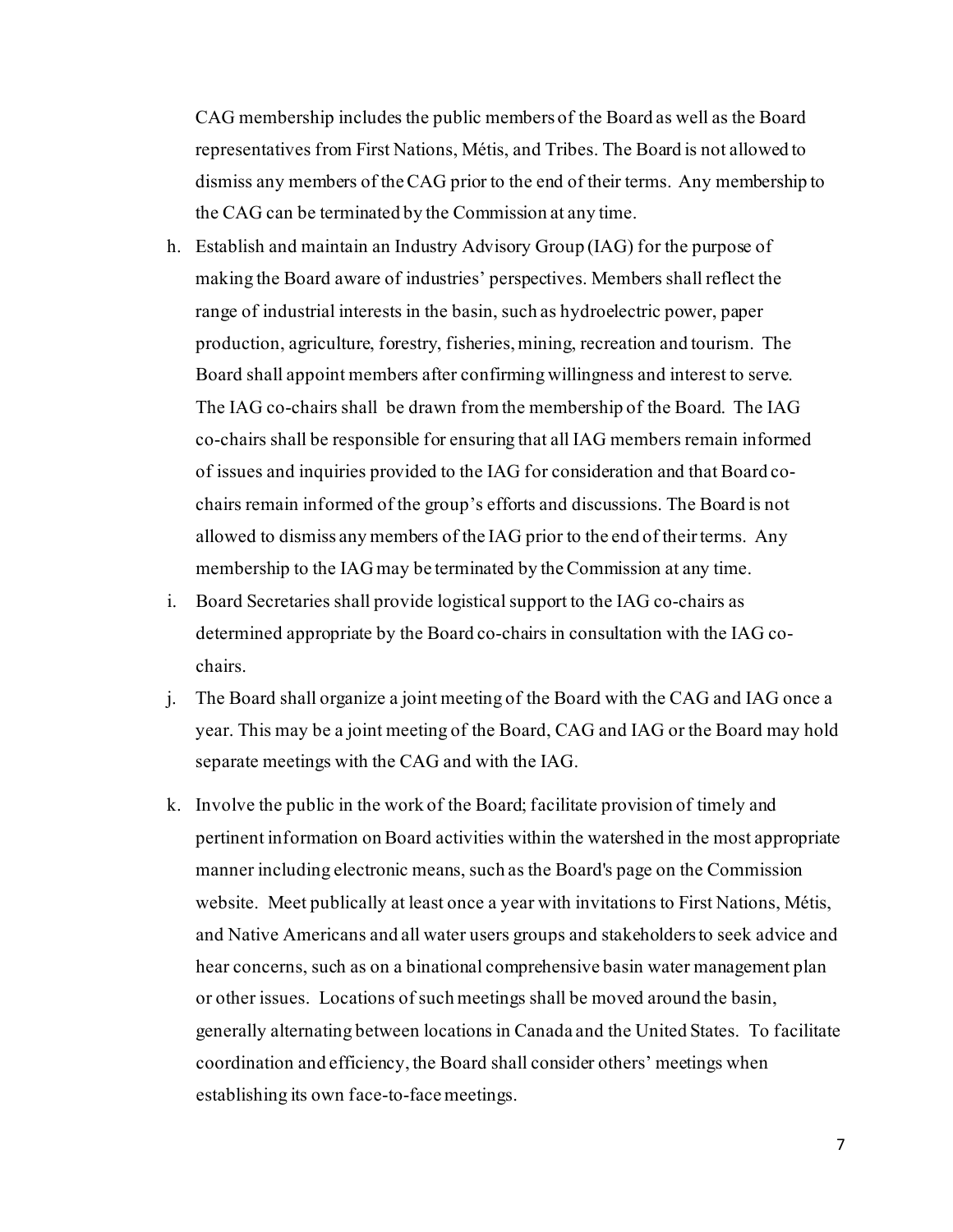- l. Collaborate or carry out such other studies or activities as the Commission may, from time to time, request, including undertaking or facilitating the development of plans or studies, as may be assigned by the Commission and as resources permit. For example, collaborate on a binational comprehensive watershed management plan along with governmental agencies, facilitating Lake of the Woods watershed water quality studies, and state of the watershed reports or a long-term monitoring plan. Prepare an annual work plan including both routine board activities and new initiatives planned to be conducted in the subsequent year. The work plan shall be submitted annually to the Commission for review and approval.
	- m. Submit a report covering Board activities annually to the Commission, at least three weeks in advance of the Commission's spring semi-annual meetings, and submit such other reports as the Commission may request or the Board may desire.

The Board shall consist of a United States Section and a Canadian Section, comprising often members from each country appointed by the Commission. The Commission shall ordinarily appoint each member to a three year term. Appointments may be renewed for additional terms. Members shall act in their personal and professional capacity, and not as representatives of their respective countries, agencies, or institutions. The Commission shall appoint one member from each Section to be chair of that Section, ordinarily for a term of three years, and will strive to appoint chairs with complementary expertise that encompasses a broad spectrum of watershed issues.

The Commission may appoint an alternate member to act in the place of such member whenever the said member, for any reason, is not available to act as a member of the Board.

The chairs of the two Sections shall be co-chairs of the Board and shall be responsible for maintaining proper liaison between: the Board and the Commission; the Water Levels Committee and the Board, and among the Board, CAG and IAG members.

Co-chairs shall ensure that all members of the Board are informed of all instructions, inquiries, and authorizations received from the Commission and also of activities undertaken by or on behalf of the Board, progressmade, and any developments affecting such progress.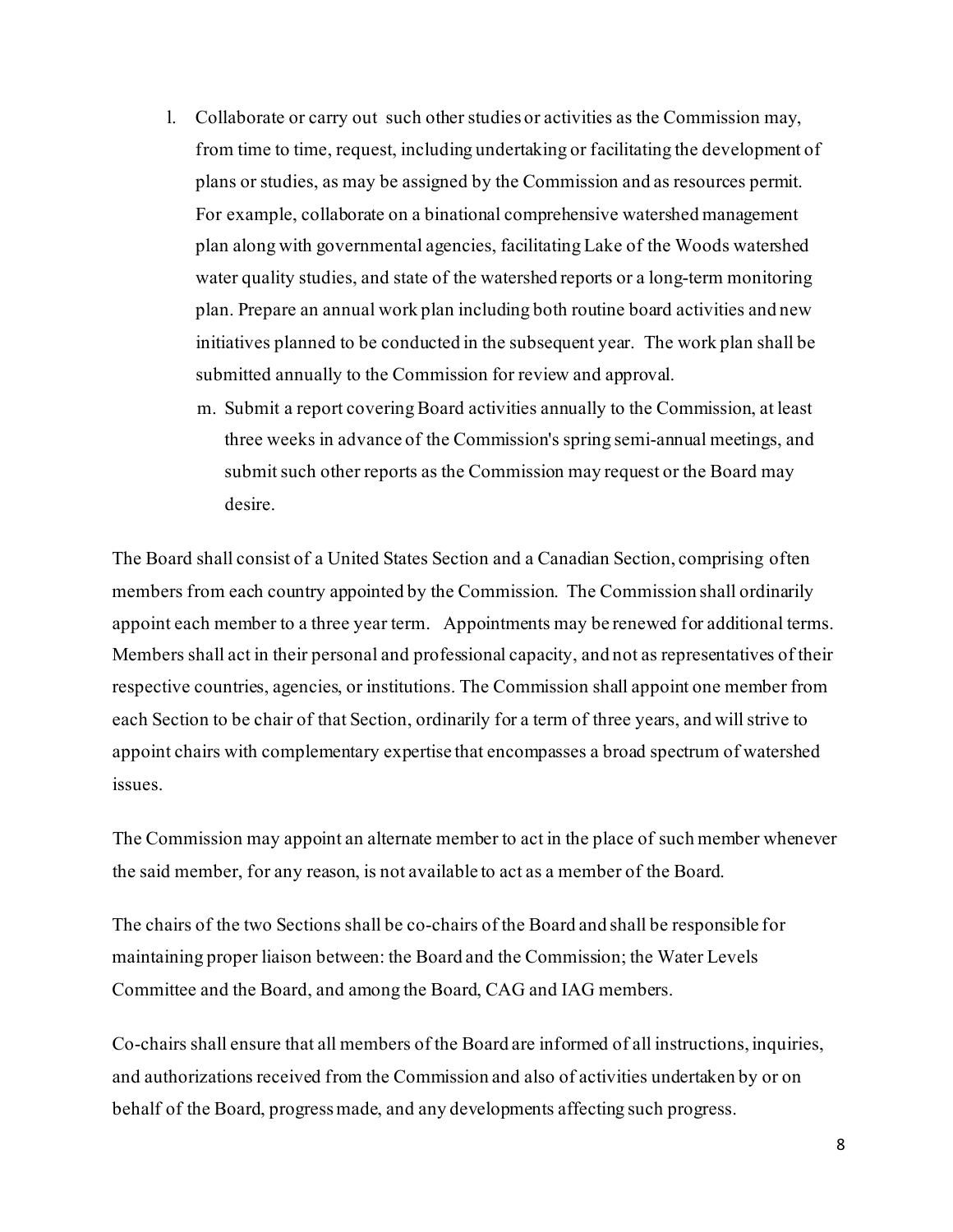Co-chairs may appoint secretaries of the Board who, under the general supervision of the cochairs, shall carry out such duties as are assigned by the co-chairs or the Board as a whole.

Unless other arrangements are made, members of the Board, committees, or working groups shall make their own arrangements for reimbursement of necessary expenditures for travel or other related expenses.

The Board co-chairs shall keep the Commission currently informed of the Board's plans and progress and of any developments or cost impediments, actual or anticipated, which are likely to impede, delay, or otherwise affect the carrying out of the Board'sresponsibilities.

The Board shall inform the Commission in advance of plans for any meetings, or other means of involving the public in Board outreach, and report to the Commission, in a timely manner, on these and any other presentations or representations made to the Board.

Commissioners and relevant Commission staff are invited to any meetings of the Board and the Water Levels Committee, and any committees the Board may establish.

The Board shall conduct its public outreach activities in accordance with the Commission's public information policies and Board members shall maintain files in accordance with the Commission policy on segregation of documents. All Board members shall be provided with these policy documents at the time of appointment to the Board.

Reports shall be submitted in a format suitable for public release, with electronic copies provided to each of the Commission's section offices. Reports shall normally be available only to the Commission and to members of the Board and its committees until their release has been approved by the Commission.

The Board shall provide minutes of Board meetings to the Commission within 45 days of the close of the meeting in keeping with the Commission's April 2002 Policy Concerning Public Access to Minutes of Meetings. The minutes will subsequently be put on the Commission's website.

The Board shall produce annual reports in a format suitable for public release (ideally via the